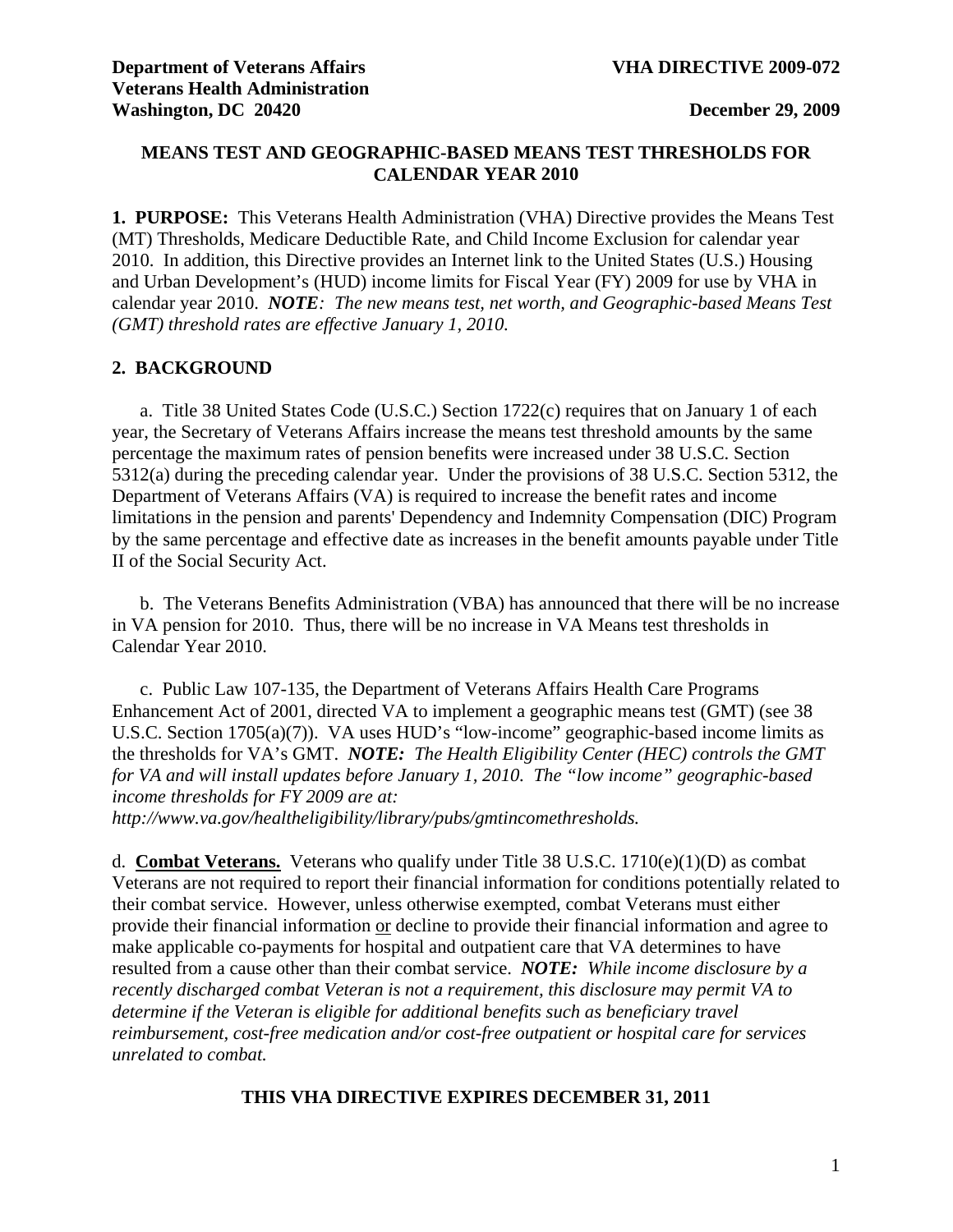## **VHA DIRECTIVE 2009-072 December 29, 2009**

 e. On May 15, 2009, the Department of Veterans Affairs (VA) published a rule in the Federal Register which added additional sub-priorities within enrollment priority category 8. This rule became effective on June 15, 2009, and required VA to begin enrolling Veterans into priority category 8 whose income exceeded VA's National or geographically-based income thresholds by 10 percent or less

## f. **Definitions**

 (1) **"Below Means Test Threshold."** Veterans with this household income amount or less are generally eligible for enrollment in Priority Group 5.

 (2) **"Above Means Test Threshold."** *Veterans with household income of this amount or above are not eligible for enrollment in Priority Group 5.* 

 (3) **"GMT Income Threshold."** "GMT income threshold" refers to the household income amount that is below the geographically-based income threshold for their resident location.

 (4) **"Income Above Means Test or GMT Threshold By 10 Percent or Less."** Veterans with household income above the Below Means Test Threshold or the GMT income threshold for their resident location by 10 percent or less are eligible for enrollment in priority group 8. *NOTE: The GMT thresholds can be located at: <http://www.va.gov/healtheligibility/library/pubs/gmtincomethresholds>*

**3. POLICY:** It is VHA policy that all VA health care facilities must install patches DG\*5.3\*818, EAS\*1.0\*98, and IB\*2.0\*425 before January 1, 2010.

# **4. ACTION**

 a. **Medical Facility Director.** Before January 1, 2010, each medical facility Director, or designee, is responsible for installing patches DG\*5.3\*818, EAS\*1.0\*98, and IB\*2.0\*425.

 b. **Means Test Thresholds.** The following new MT Thresholds are effective January 1, 2010, through December 31, 2010:

### (1) **Veterans with No Dependents**

- (a) Below MT Threshold: \$29,402.
- (b) Above MT Threshold; \$29,403
- (c) Above MT Threshold by 10 Percent or Less: \$32,342.
- (d) Above MT Threshold by more than 10 Percent: \$32,343

 (e) Above GMT Threshold by more or less than 10 Percent: Calculate using GMT Threshold at GMT Web site.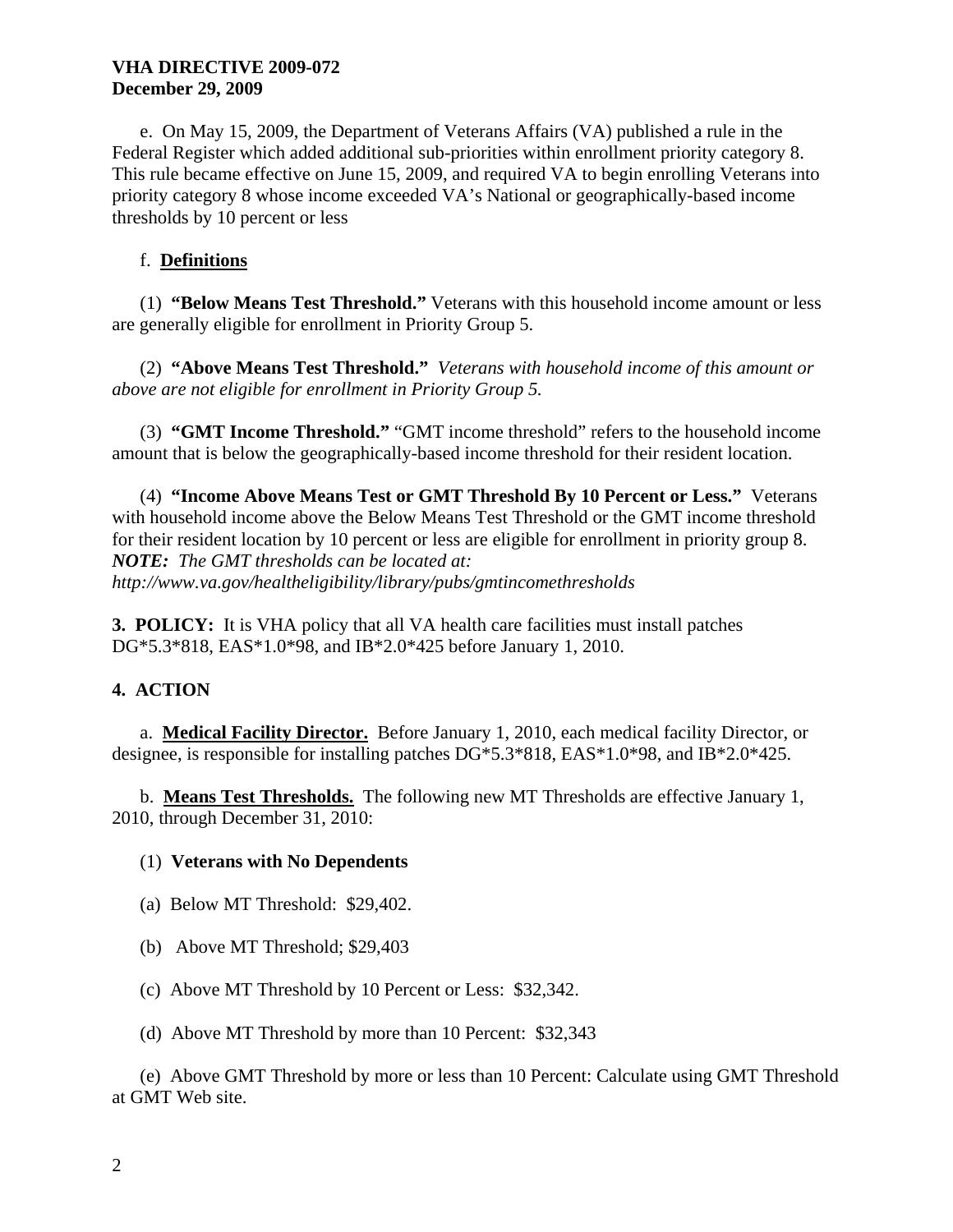### (2) **Veterans with One Dependent**

- (a) Below MT Threshold: \$35,284.
- (b) Above MT Threshold: \$35,285
- (c) Above MT Threshold by 10 Percent or Less: \$38,812.
- (d) Above MT Threshold by more than 10 Percent: \$38,813

 (e) Above GMT Threshold by more or less than 10 Percent: Calculate using GMT Threshold at GMT Web site.

#### (3) **Veterans with Two Dependents**

- (a) Below MT Threshold: \$37,304.
- (b) Above MT Threshold: \$37,305.
- (c) Above MT Threshold by 10 Percent or Less: \$41,034.
- (d) Above MT Threshold by more than 10 Percent: \$41,035

 (e) Above GMT Threshold by more or less than 10 Percent: Calculate using GMT Threshold at GMT Web site.

#### (4) **Veterans with Three Dependents**

- (a) Below MT Threshold: \$39,324.
- (b) Above MT Threshold: \$39,325.
- (c) Above MT Threshold by 10 Percent or Less: \$43,256.
- (d) Above MT Threshold by more than10 Percent: \$43,257.

 (e) Above GMT Threshold by more or less than 10 Percent: Calculate using GMT Threshold at GMT Web site.

#### (5) **Veterans with Four Dependents**

- (a) Below MT Threshold: \$41,344.
- (b) Above MT Threshold: \$41,345.
- (c) Above MT Threshold by 10 Percent or Less: \$45,478.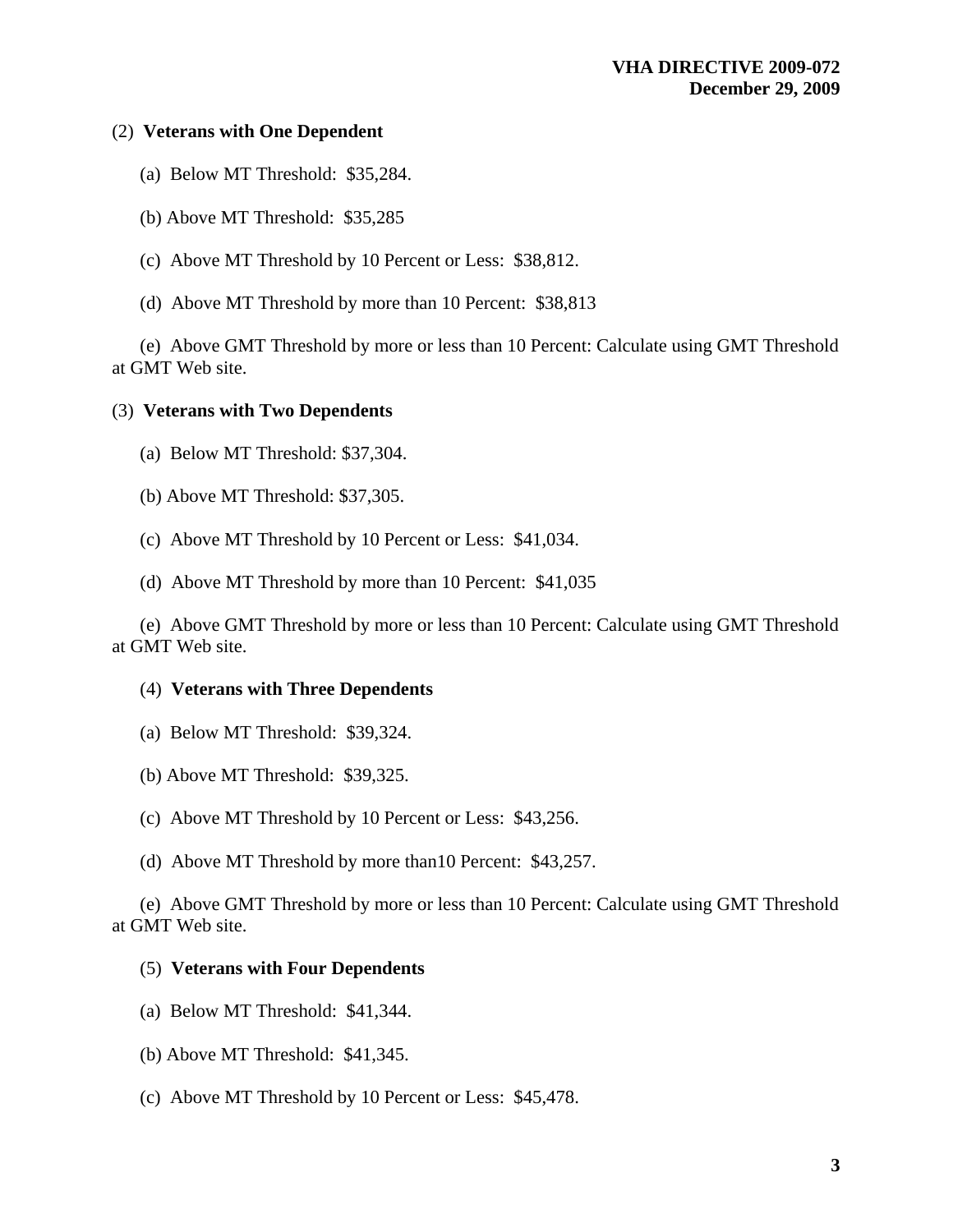(d) Above MT Threshold by more than 10 Percent: \$45,479.

 (e) Above GMT Threshold by more or less than 10 Percent: Calculate using GMT Threshold at GMT Web site.

## (6) **Veterans with Five Dependents**

- (a) Below MT Threshold: \$43,364.
- (b) Above MT Threshold: \$43,365.
- (c) Above MT Threshold by 10 Percent or Less: \$47,700.
- (d) Above MT Threshold by more than 10 Percent: \$47,701.

 (e) Above GMT Threshold by more or less than 10 Percent: Calculate using GMT Threshold at GMT Web site.

## c. **Dependent Threshold Amount Increase (above two dependents):** \$2,020.

- d. **Child Income Exclusion:** \$9,350.
- e. **Medicare Deductible:** \$1,068.
- f. **Income and/or Asset Threshold for Net Worth Development**: \$80,000
- g. **Maximum Annual Rate of Pension:** Base rate.

 (1) The base rate for a single Veteran with no dependents is \$11,830. *NOTE: The base rate alone is used to determine if certain Veterans are subject to co-payments for Extended Care Services. The base rate plus increases for eligible dependents and for Aid and Attendance (A&A) and Housebound Benefits (HB) is used to determine if certain Veterans are exempt from co-payments for Outpatient Medication and to establish eligibility for Beneficiary Travel.* 

(2) The base rate with one dependent is \$15,493.

(3) Add \$2,020 for each additional dependent.

### h. **Pension Plus A&A Rate:**

- (1) The base rate for a single Veteran with no dependents is \$19,736.
- (2) The base rate with one dependent is \$23,396
- (3) Add \$2,020 for each additional dependent.